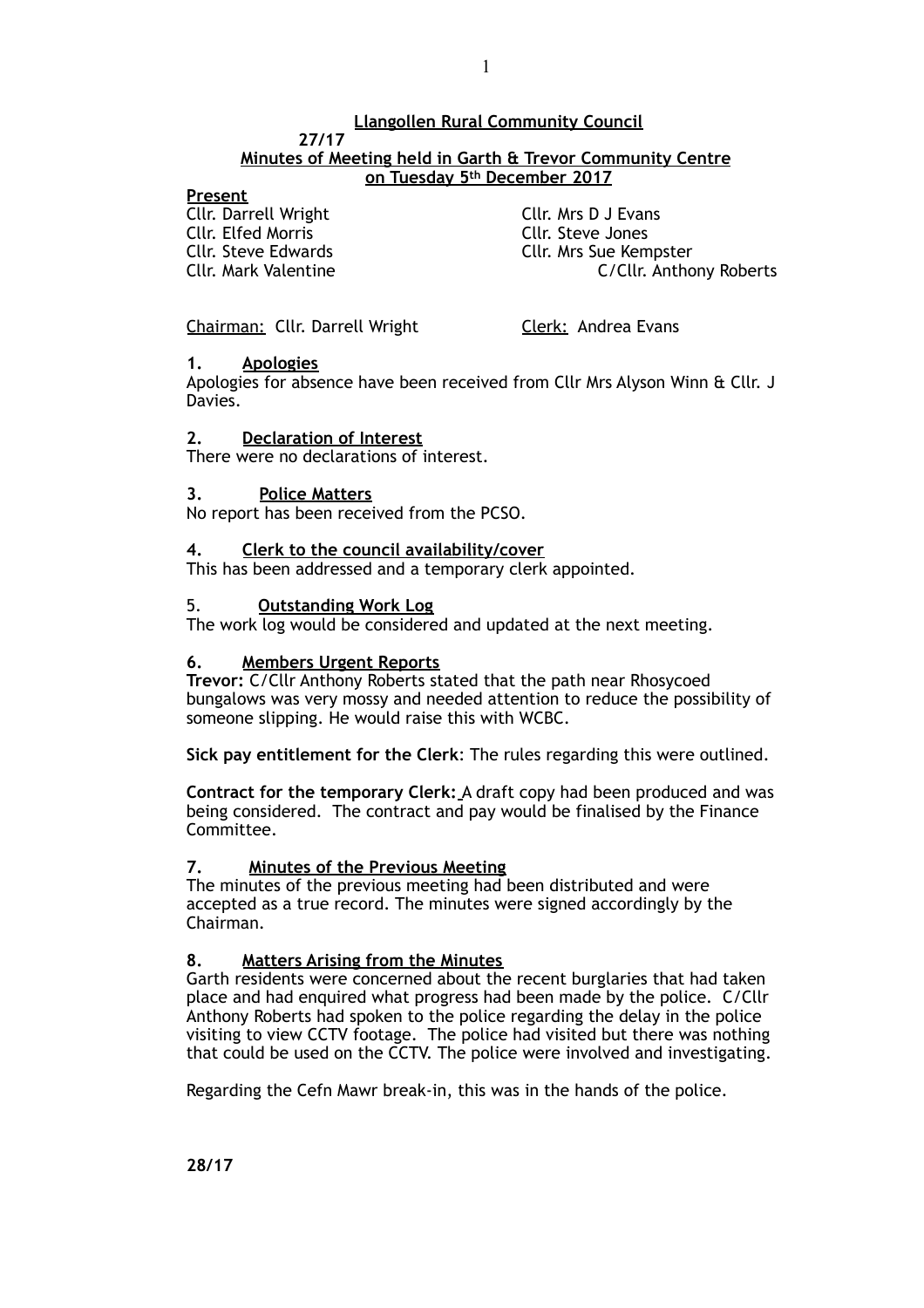Councillors expressed their thanks to the Chairman, Cllr Darrell Wright and Cllr Steve Edwards for the work they have undertaken in the last months to ensure the continued smooth running of the Council, in the absence of a Clerk.

## **9. Planning**

There were no planning applications.

**10. Correspondence**

**Family Friends for 5's to 11's:**  A request for funding. This will be considered in the February meeting.

#### **Welsh Assembly:**

Notification of Section 137 spending limit 2018/19.

**David Lewis:** Invoice for the up-keep of the Garth War Memorial for the year. The Clerk to write to Mr Lewis to clarify what is involved in this.

**Trevor Scout Group: Cheque payment for a wreath.** 

**Wales Audit Office:** Account statement.

#### **11. Footpaths & Roadways**

**Trefnant Brook:** In the past an issue had been identified with a tree on the bank causing problems with the flow and course of the brook. An officer from WCBC was to visit the site to assess the situation.

**Mill Lane, Cefn Mawr:** Concern was expressed over the lack of street lighting at the top of Mill Lane and WCBC representatives were to inspect the site to consider the situation including where this lies on Council boundaries.

**Roadside parking and speeding, Llangollen Road:** A resident had complained about this. It was noted that a neighbouring council had acquired a camera/recorder to record car speeds, at cost of £3,000. The possible introduction of yellow lines had been raised with WCBC 2 years ago but had not been actioned. C/Cllr Anthony Roberts was to meet with WCBC to discuss the issue, and with a Rhosllanerchrugog Cllr and the person responsible for the camera in that area to gather information on the use and benefits of the camera/recorder.

## **12. Projects 2017/2018**

Nothing to report.

## **13. Community Agent**

The Council had received 8 applications for the post and in January 2018 a shortlist would be drawn up and applicants invited for interview.

## **14. Meetings / Training**

#### **Meetings:**

There would be a Finance Meeting on Friday 15th December at Trevor and Garth Community Centre.

#### **15. Noddfa Cemetery Report**

There had been very positive feedback in respect of the new bench.

#### **16. Playgrounds**

Cllr Mrs Sue Kempster wishes to resign as Chairperson of the Play Committee.

**29/17**